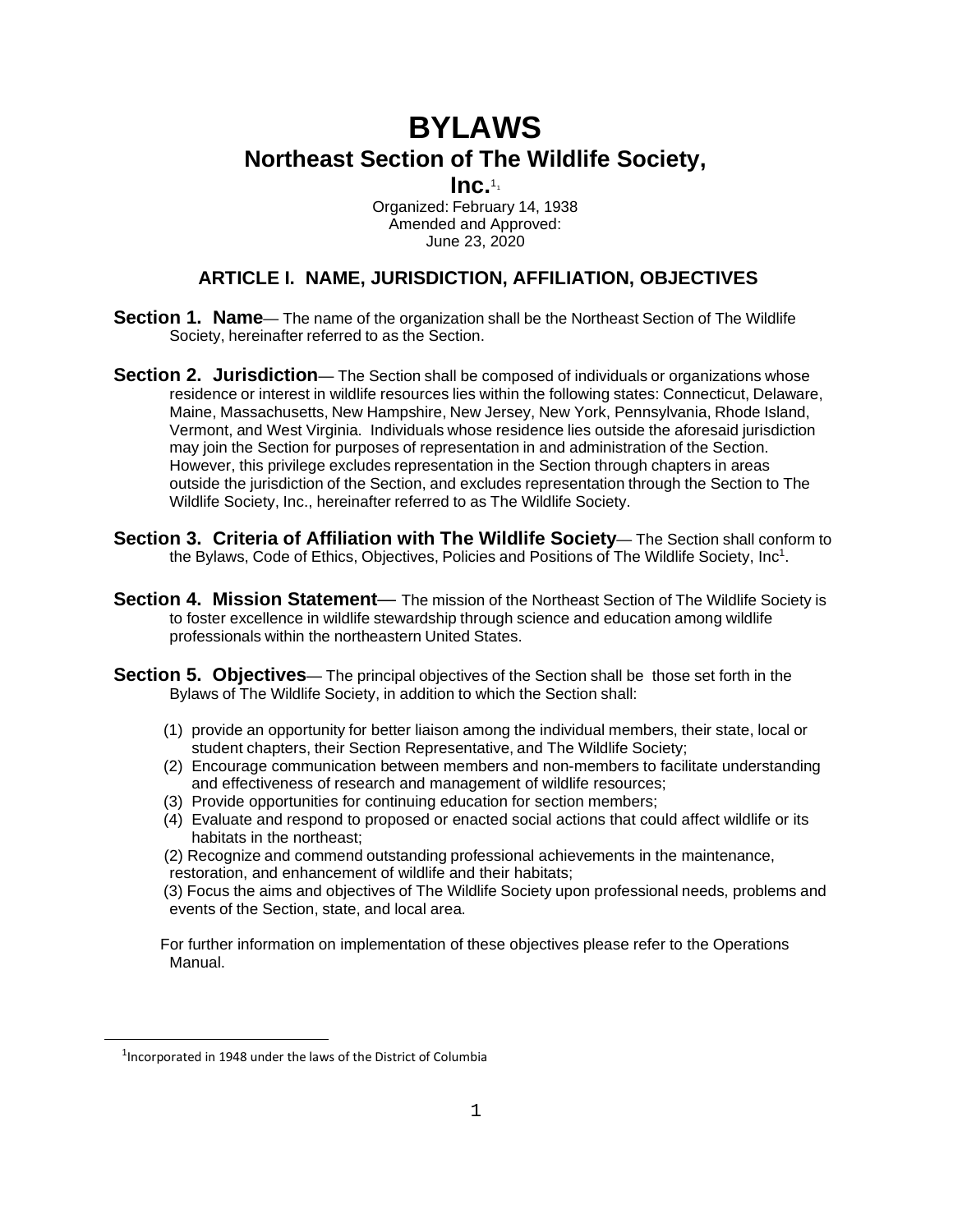# **ARTICLE II. MEMBERSHIP**

**Section 1. Membership Classes**— The membership of the Section shall consist of the following voting and non-voting classes:

#### **CLAUSE A. VOTING CLASSES**

- 1. **Regular Member** Regular Members shall be only those persons who reside or work within or who otherwise accept the Jurisdiction of the Section, and who are members of both the Section and The Wildlife Society.
- 2. **Student Member**—Student members shall be only those persons who are enrolled in full-time college level wildlife or directly related curricula within or who otherwise accept the jurisdiction of the Section and who are members of both the Section and The Wildlife Society.
- **3. Honorary Member** Honorary Members shall be persons who, by majority vote of the members of the Section, have been thus recognized for their achievements or distinguished service. Recipients of the Section's John Pearce Memorial Award shall become Honorary Members automatically. Voting Honorary Members must be members of The Wildlife Society who work or reside within the Section.
- 4. **Charter Member** Charter Members are those members in good standing on the Section membership rolls as of January 31, 1939. Voting Charter Members must be members of The Wildlife Society who work or reside within the Section.

#### **CLAUSE B. NON-VOTING CLASSES**

- 1. **Subscribing Member** Subscribing Members shall be all members residing outside the jurisdiction of the Section, except those joining for purposes of representation in and administration of the Section; and/or who lack current membership in The Wildlife Society; and all business, industries, libraries or other organizations interested in wildlife resources and publications of the Section.
- 2. **Honorary Member** Honorary Members who are not members of The Wildlife Society or who live outside of the Section shall be non-voting members.
- 3. **Charter Member** Charter Members who are not members of The Wildlife Society or who live outside of the Section shall be non-voting members.

# **Section 2. Membership Status**

- **CLAUSE A. ELIGIBILITY** Membership in an appropriate class shall be open to all persons regardless of race, sex, age, disability, religion, or nationality, and to all organizations interested in the affairs of the Section.
- **CLAUSE B. DUES** Annual dues for the various classes of membership shall be approved by a majority vote of the voting membership, effectuated by the Executive Committee as needed to meet the financial requirements of the Section and payable in advance by January 1 of each year. Changes in annual dues shall become effective January 1 of the year following their approval. Annual dues may be paid to either the Section Treasurer or to The Wildlife Society's headquarters at the same time as annual dues to The Wildlife Society are paid. Such Section dues will be remitted to the Section by The Wildlife Society.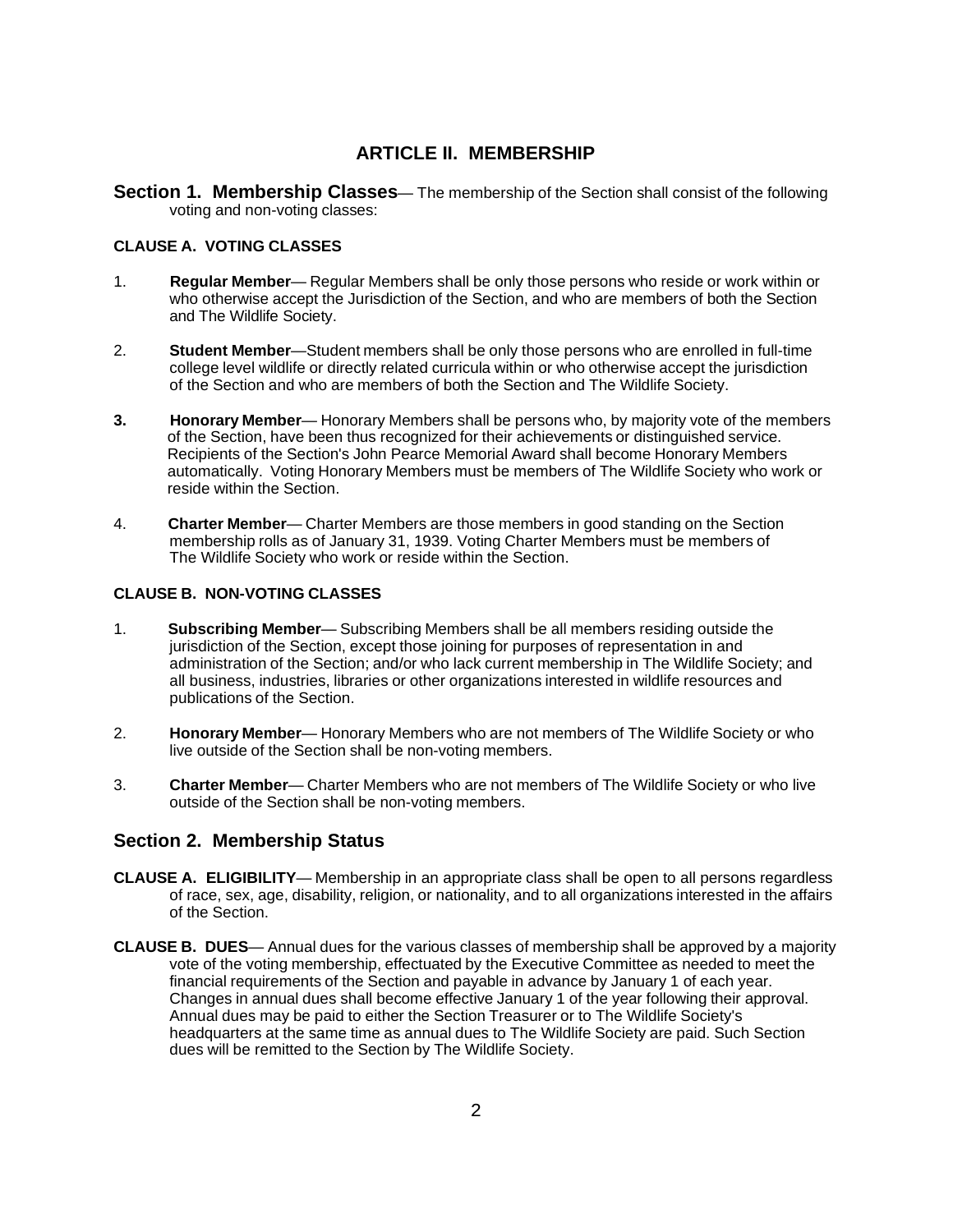**CLAUSE C. EXEMPTIONS**— Honorary Members of the Section shall be exempt from payment of annual dues.

#### **CLAUSE D. PRIVILEGES**

**Voting**— Members of voting classes shall be entitled to vote, to hold office, to be ex-officio or appointed members of the Executive Committee, and to represent the Section officially when so appointed by the President of the Section.

**CLAUSE E. REINSTATEMENT**— Persons in arrears of dues shall forfeit their rights and privileges in the Section; they shall be reinstated upon payment of dues of the current year in which the application is made. Publications missed because of a member's delinquency may be purchased as available at the same rate charge under which they were originally provided to the members

### **ARTICLE III. ORGANIZATION**

#### **Section 1. Executive Committee**

- **CLAUSE A. COMPOSITION** The Section shall be governed by an Executive Committee composed of the President, President-elect or Past-President, Secretary, Treasurer, Section Representative, Conservation Affairs Committee Chairman, Student Affairs Chairman, and the President of each Chapter within the Section or a designee selected by the Chapter or an appointee selected by the Section President unless a Chapter includes more than one state in which case the Chapter President or the Section President shall appoint a representative from each state within such chapters, one per state, unless such representatives are elected or otherwise provided for in Chapter bylaws. The above does not apply to student chapters. Nonvoting members include the Chairs of the Audit, Awards, Operations and Communications Committees, as well as two Members at Large.
- **CLAUSE B. DUTIES** The Executive Committee shall be responsible for the affairs and funds of the Section, and decide policies and procedures between the annual meetings of the Section. The Executive Committee shall be authorized to publish position statements pertaining to issues within the Section's area of jurisdiction: (1) when the content of the statement falls within the established policy of The Wildlife Society, and (2) in the absence of existing Society position statements. No position statement will be issued that may be in conflict with the policy of The Wildlife Society without prior approval of The Wildlife Society Council. It shall fill, for unexpired terms or until the next regular election, vacancies occurring in the Executive Committee; recommend changes in the Bylaws; appoint Editors for publications of the Section, to serve at its discretion; and perform such other duties as prescribed herein. Any action of the Executive Committee may be overruled by a two-thirds majority vote of the full voting membership of the Section.
- **Section 2. Finances** Funds of the Section shall be under the supervision of the Executive Committee and shall be handled by the Treasurer.

**CLAUSE A. FISCAL YEAR**—The fiscal year of the Section shall begin the first day of July and shall end at the close of the last day of June.

- **CLAUSE B. FUNDS** Funds shall be derived from dues, meeting fees, sale of Section sponsored publications or merchandise, special activities, contributions, and other activities approved by the Executive Committee.
- **CLAUSE C. DEPOSITS** Funds shall be placed in a federally insured bank, savings and loan association, or any other financial instrument or institution approved by the Executive Committee.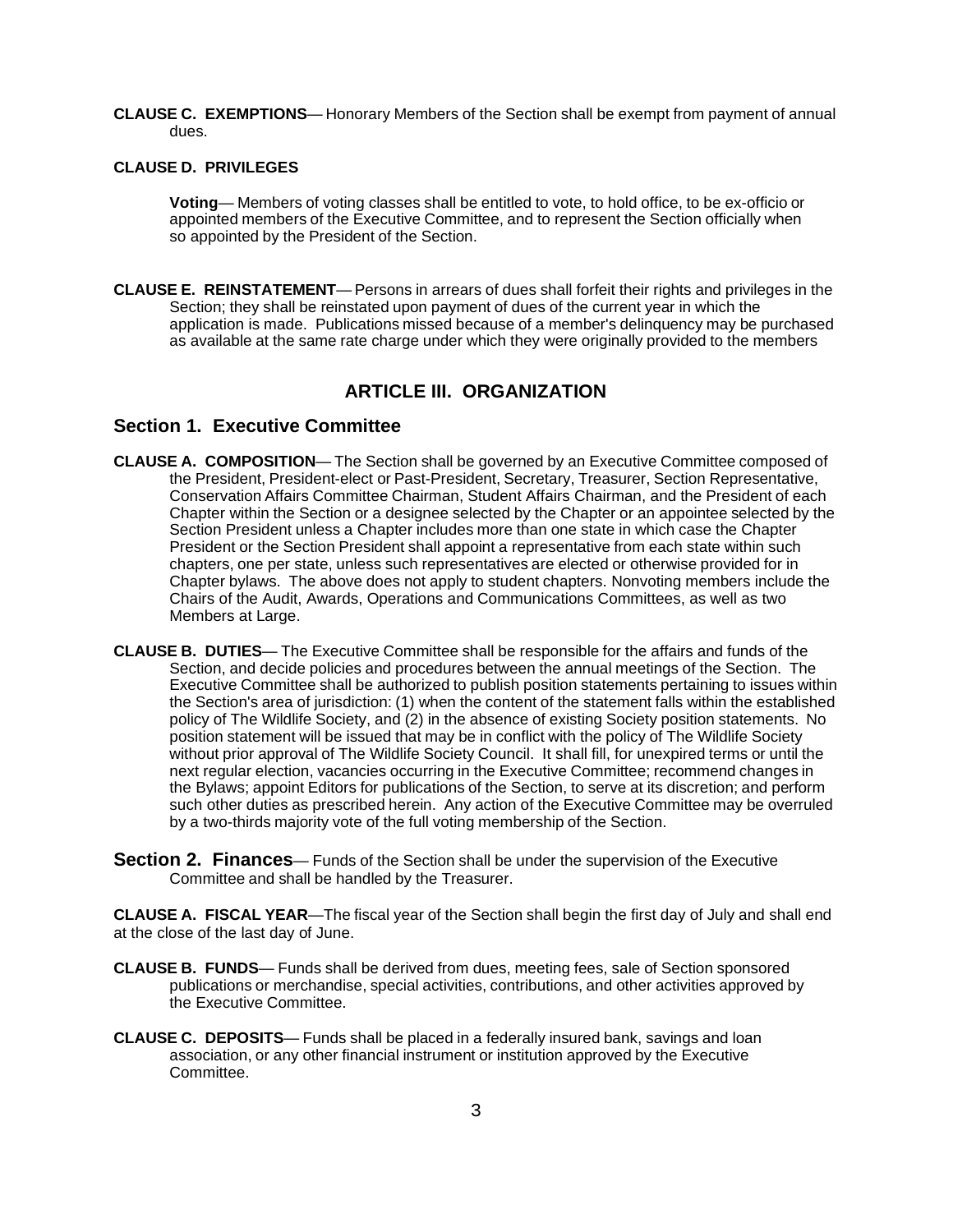#### **Section 3. Resolutions, Position Statements, and Public Statements.—**

#### **CLAUSE A. DEFINITIONS.**

- (a) POLICY the existing body of principles found in the bylaws, minutes of previous executive board and membership meetings, previous position statements, and resolutions. Policy is broader than statements and resolutions in that it provides direction rather than specific action.
- (b) POSITION STATEMENT describes the Section's position on a specific issue. A position statement recommends action and is primarily for internal documentation of the Section's position on a specific issue.
- (c) PUBLIC STATEMENT a position statement in format suitable for external distribution (i.e. letters, formal comments, etc.). Public statements are intended to stimulate action on a position of the on a specific issue.

**CLAUSE B. PROCESS.** — Two or more members may submit resolutions or statements to the Conservation Affairs Committee for possible consideration by the Section Executive Board. These shall be accepted or rejected by the board and, if involving new policy, prepared for submission to the membership. Such new items must be approved by two-thirds of the Section membership voting or be made available for member review and comment, and then approved by the Executive council. They must be transmitted to The Wildlife Society, the Section Representative, and the Chapter Presidents, if approved. Actions falling within previously established Section policies may be carried out by any Section officer upon unanimous approval of the executive board.

On issues where there are no previously established Section policies and that demand action on a reasonably short notice, the Section President, or designated representative, may present a public statement on behalf of the Section, provided that:

- (a) The concept of the statement be brought to the executive board's attention and is accepted by them prior to public issuing of the statement; and
- (b) Copies of the statement are sent to the membership within 15 days after public issuing of the statement.

Furthermore, the Section may issue statements pertaining to subjects in its locale:

- (a) When the content of the statement falls within the established policy of The Wildlife Society; and
- (b) In the absence of existing position statements by The Wildlife Society.

**CLAUSE C. SOCIETY POLICY.** — The Section will not issue statements that may be in conflict with the policy of The Wildlife Society without prior approval of the Society's Council. All statements will follow the [Policy Guidelines.](http://wildlife.org/network/tws-local/annual-reporting/) The membership, The Wildlife Society, the section representative, and section president or presidents of the chapters within the section must receive copies of any resolution, position statement, or public statement within 15 days of such action.

# **ARTICLE IV. OFFICERS**

**Section 1. General**— The officers of the Section shall be a President, President-elect or Past-President, Secretary, and Treasurer.

# **Section 2. Duties**

**CLAUSE A. PRESIDENT**— The President-elect succeeds to the office of the President at alternating Annual Meetings, generally, for a two-year term. The President shall preside at all meetings of the Section and of the Executive Committee, appoint and charge all committees including appointments to the Executive Committee to represent the memberships in states where no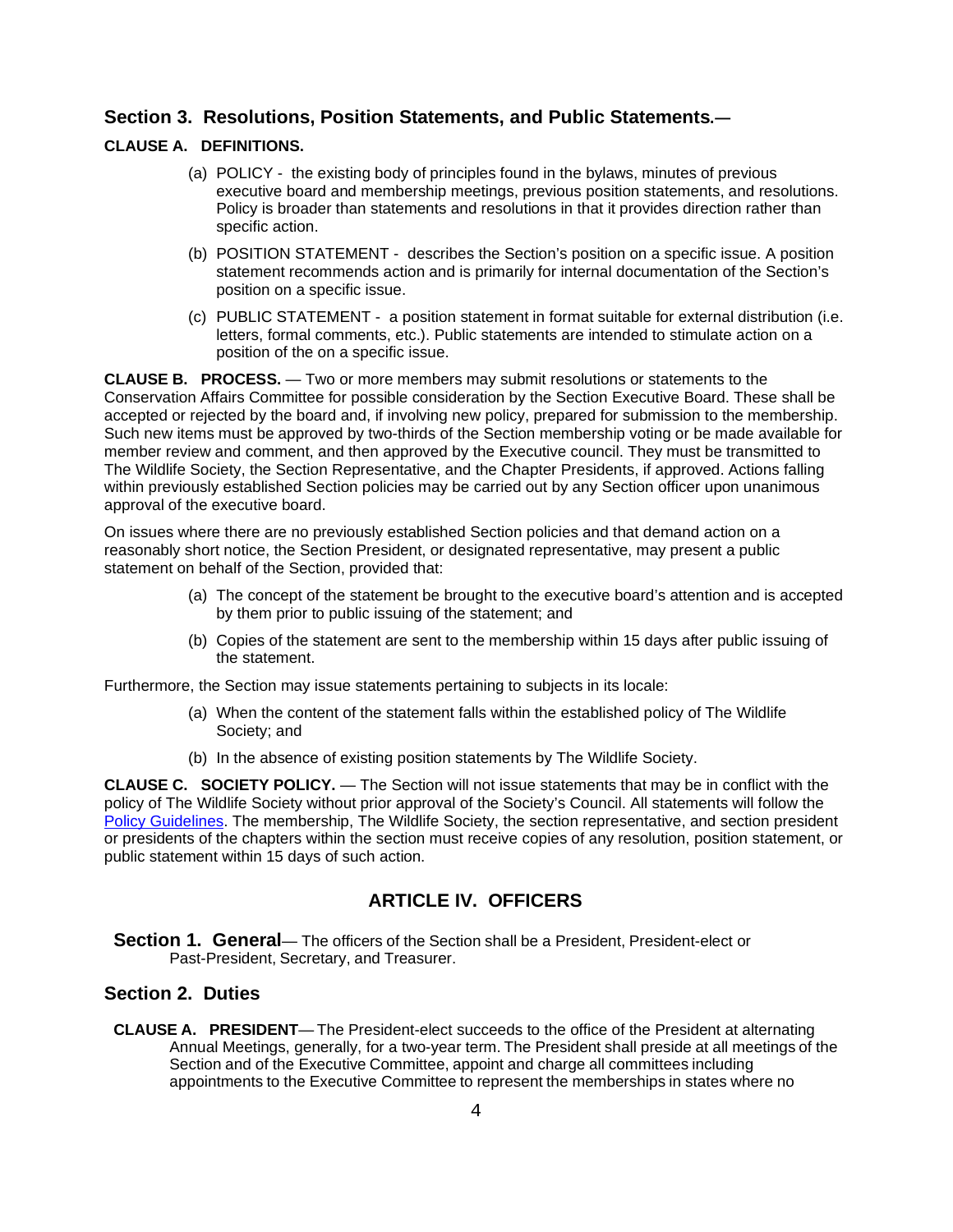Chapter exists but excluding charges and other appointments to the Executive Committee, be exofficio member of all committees, have general supervision of the officers of the Section, and perform other duties incident to this office. The Wildlife Society "Operations Manual" provided by The Wildlife Society will be maintained by the President, and written record of transfer of this manual to the incoming President will be maintained, and The Wildlife Society will be notified of each such transfer.

- **CLAUSE B. PRESIDENT-ELECT** The President-elect shall be elected by Voting Members to serve during the second year of the President's term and shall assume duties of the President in the latter's absence or inability to serve, assist the President in all phases of Section administration, and perform any duties assigned by the President. Should the President-Elect be unable to serve as the President for any reason, the Executive Committee shall appoint a President *pro tempore*. The President-Elect shall also serve on the Operations Committee to gain a greater understanding of Section bylaws and to solicit future candidates for office and may also serve as the liaison to the Northeast Fish & Wildlife Conference (NEFWC) Planning Committee.
- **CLAUSE C. PAST- PRESIDENT** The President succeeds to the office of Immediate Past President for a one-year term and shall be assigned specific duties by the President. The Past President may also serve as the liaison to the Northeast Fish & Wildlife Conference (NEFWC) Planning Committee.
- **CLAUSE D. SECRETARY** The Secretary shall issue notices of the annual meeting and of all proposed amendments to the Bylaws, record the minutes of the annual meeting and distribute them to the membership within 90 days of such meeting, keep the minutes of meetings of the Executive Committee, maintain the membership rolls, conduct general correspondence and act as custodian of the Section's records. A report covering his or her activities of the previous year shall be made by the Secretary to the Section at its annual meeting. The Secretary shall submit to the Executive Director of The Wildlife Society and to the Section Representative an annual report, financial statement, record of elections, position statements, resolutions, and other official action of the Section within twenty days thereof. The Secretary shall maintain a Section file containing: Bylaws of The Wildlife Society and of the Section; minutes of all annual and special meetings of the membership, and of the Executive Committee; correspondence pertinent to Section affairs, all committee reports, financial statements and records; a current roster and directory of all committee members; and all other material designated as pertinent by the Executive Committee. An up-to-date "procedure for filing" shall be kept in the Section file for the guidance of each succeeding Secretary.
- **CLAUSE E**. **TREASURER** The Treasurer shall collect membership dues, and be custodian of all funds of the Section. All expenditures other than for postage and stationery must be approved by the Executive Committee. The Treasurer shall submit the records covering the period of the previous calendar year to audit within 60 days of the annual meeting, and shall submit an annual report of the financial status of the Section at the annual meeting. In January of each year a statement of calendar year incomes and expenses, starting and ending balances, must be submitted to the Executive Director of The Wildlife Society for federal tax reporting. The Treasurer need not be bonded.
- **CLAUSE F. ARCHIVIST** An Archivist shall be appointed by the President. The Archivist shall prepare and maintain for historical purposes a file of Section resolutions, position statements, correspondence, transactions, and other pertinent records.
- **CLAUSE G. SPECIAL GROUPS LIAISON** The President shall appoint a Special Groups Liaison to the following Northeast Technical Committees: Black Bear, Deer, Fish and Wildlife Diversity, Furbearer Resources, Upland Game Bird, and Habitat. The liaisons shall report to the Executive Committee and membership on the activities of their technical committee.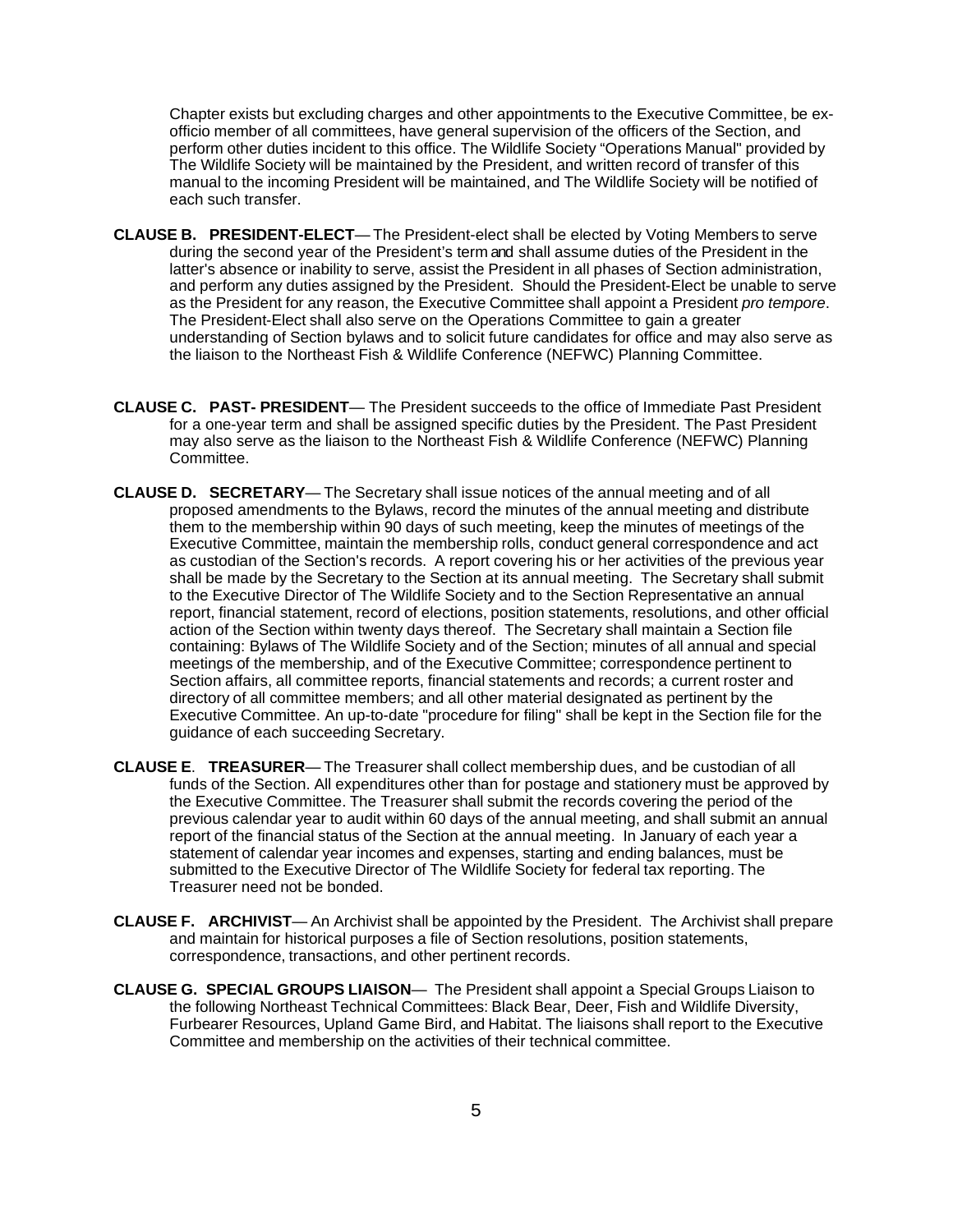**CLAUSE H. MEMBERS AT LARGE**.— Two Members at Large will be elected to two-year terms in alternating years. Members at Large will serve in a non-voting, advisory role on the Executive Committee.

# **ARTICLE V. ELECTIONS AND FILLING OF OFFICES**

- **Section 1. Elections**—The Election of officers shall be completed by either electronic or mail ballot prior to the annual meeting. Ballots must be received by the voting members at least 60 days prior to the annual meeting and, when completed, must be returned no later than 30 days prior to the annual meeting. Officers shall be elected by majority vote based on ballots returned.
- **Section 2. Nominations** A slate of candidates shall be submitted by the Nominating Committee to the Executive Committee at least 90 days prior to the annual meeting consisting of at least two nominees for each elective office to be filled. Nominations from the membership for any elective office must be received by the Chairman of the Nominating Committee at least 120 days prior to the annual meeting. No nomination shall be valid unless the nominee has consented to having his or her name placed on the ballot and a second has accompanied the letter of nomination. All nominees must be voting members of the Section. No one may hold more than one elected position simultaneously.
- **Section 3. Balloting** Ballots shall be received from the voting members by the Secretary. The President shall appoint two voting members who are not nominees to assist the Secretary in tabulating the ballots and verifying the elections. The nominee receiving the largest vote for each office shall be declared elected. In the event of a tie, a second ballot will be cast within 60 days. In the event a tie prevails through a second ballot, the selection shall be made by a majority vote of the Executive Committee.
- **Section 4. Tenure of Office** The Secretary and Treasurer shall be elected on alternate years for approximately two-year terms of office. The President-elect shall be elected every other year for a term of approximately one year. Following the one year term, the President-elect shall hold the office of President for approximately two years and then succeed into the office of Immediate Past President for approximately one year. Official terms for all offices shall commence with the close of the annual meeting in the year in which they are elected and they shall perform their duties until their successors are installed. No one may hold an elected position for more than two consecutive terms.
- **Section 5. Vacancies** Vacancy of the office of President shall be filled by the President-Elect for the unexpired term or until the next regular election. Vacancies in all other offices shall be filled from the voting membership by majority vote of the Executive Committee for the unexpired term of the office or until the next regular election.

# **ARTICLE VI. MEETINGS**

**Section 1. Annual Meeting**— The President shall call an annual meeting of the Section coincident with the Northeast Fish and Wildlife Conference. The time and location for the annual meeting shall be selected on the recommendation of the Program Committee at, or within 60 days following, the preceding annual meeting. Notice of the annual meeting shall be distributed by the Secretary to each member at least 60 days in advance of the meeting. The annual meeting shall include a business meeting. Business sessions may be restricted by the President to members of the Section, but all other sessions shall be open to the public.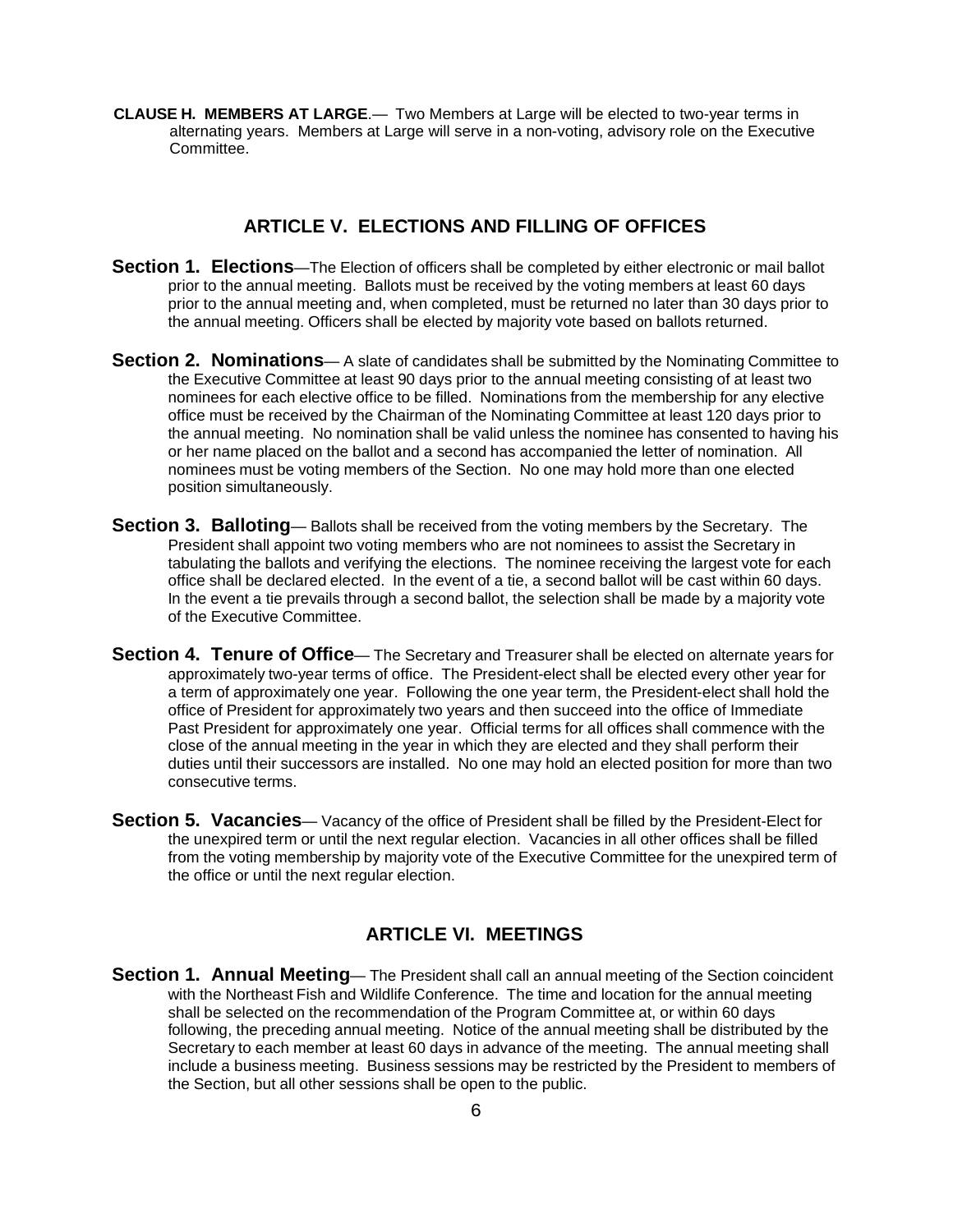- **Section 2. Executive Committee Meetings** Meetings of the Executive Committee may be called by the President of the Section at such times and places as the President deems necessary. Section members may attend Executive Committee meetings, but may participate only when asked to do so, and then may not vote at such meetings.
- **Section 3. Special Meetings—** The President may call special meetings of the membership with the concurrence of the Executive Committee**.** Thirty-day notice must be provided to the membership for any special meetings.
- **Section 4. Quorum** For the annual and special meetings of the membership, at least 25 of the voting members; for Executive Committee meetings, at least two of the elected officers and three of the other members of the Executive Committee.
- **Section 5. Procedure** The order of business and parliamentary procedure at annual and special meetings shall follow The Standard Code of Parliamentary Procedure. Resolutions, amendments to the bylaws (subject to The Wildlife Society's approval), or petitions passed by a majority of the members voting shall represent a majority opinion but shall not be binding on the Section unless subsequently approved by the Executive Committee. In case of adverse action on such an opinion by the Executive Committee, the matter shall be referred by mail to the entire membership of the Section qualified to vote. The majority vote on this referendum, after allowing 30 days from date of mailing for return of ballots, shall be final.
- **Section 6. Proxies** In the event a voting member of the Section is unable to attend a meeting, he or she shall be authorized to appoint any qualified voting member of the Section as an alternate, providing he or she has notified the President of the Section in writing.

# **ARTICLE VII. COMMITTEES**

# **Section 1. Standing Committees**

**CLAUSE A. APPOINTMENT**— Standing committees shall be appointed by the President of the Section who shall also designate the chairman for each committee. It shall be the responsibility of each committee chairman to present a written annual report at the annual business meeting of the Section, and to transfer records and past materials to a successor. The term of service for each member of all standing committees, except the Audit Committee, shall be approximately two years. The term of service for each member of the Audit Committee shall be approximately one year. In order to promote continuity and transition from one year to another, two-year appointments should be staggered such that the chairman of each committee is appointed to a term in odd years while other committee members should be appointed in even years. No standing committee shall expend Section monies or incur any financial obligations whatsoever without written authorization by the Executive Committee in the form of a letter from the President of the Section to the Chairman of the Committee. All committees shall be accountable to the Executive Committee, under the general supervision of the Section President.

#### **CLAUSE B. COMPOSITION AND DUTIES**

1. **Audit Committee—** the Audit Committee shall be composed of at least two members appointed by the Section President. This committee shall procure and audit the financial records of the treasurer for the previous calendar year, prior to January  $30<sup>th</sup>$ , and shall report the results of the audit to the membership at the annual meeting.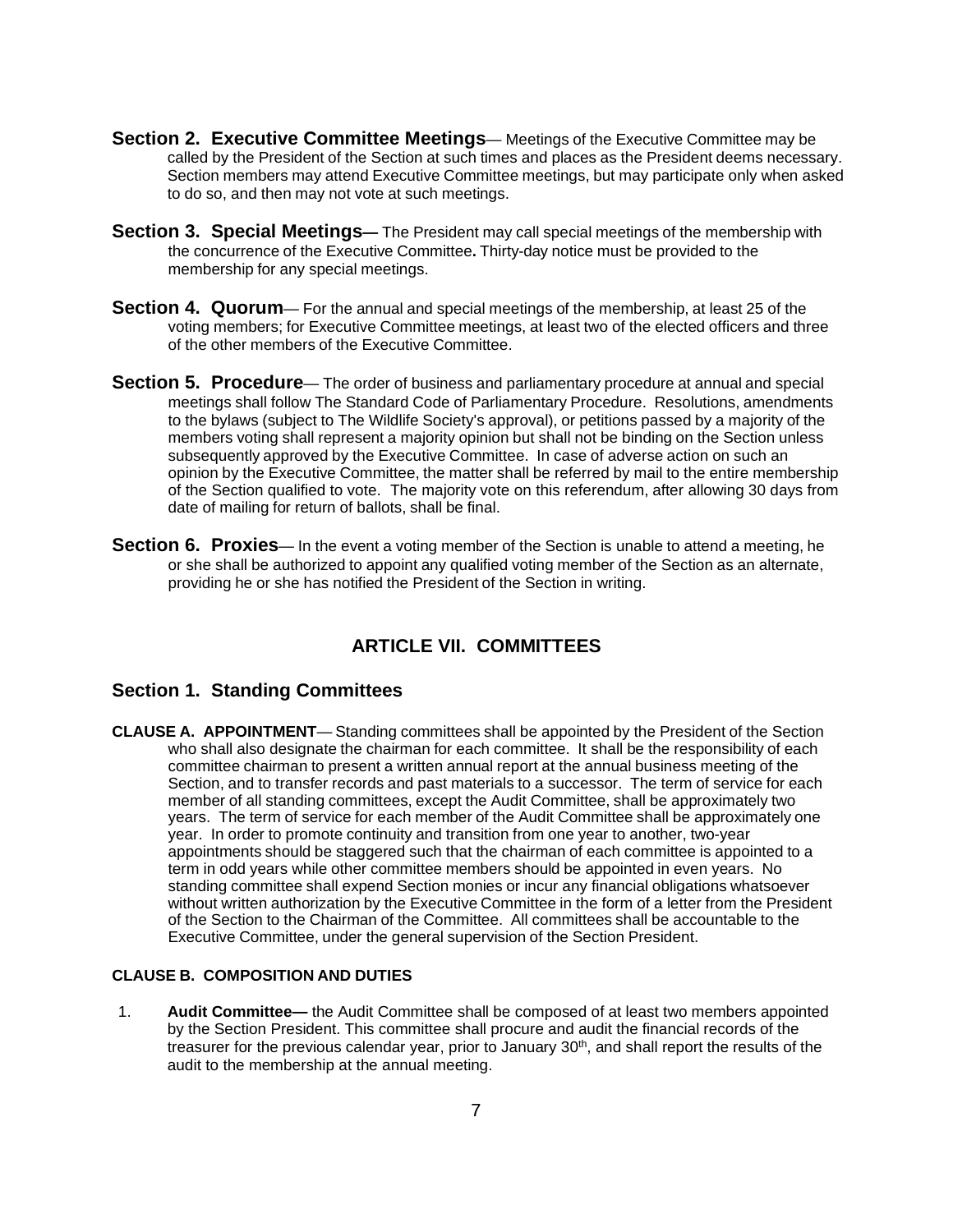- 2. **Awards Committee** The Awards Committee shall be composed of a Chairman and at least three members appointed by the Section President. It shall be the responsibility of this committee to annually seek and recommend recipients of:
	- i. (1) the John Pearce Memorial Award
	- ii. (2) The P. F. English Memorial Award:
	- iii. (3) Certificate of Merit Award(s); and
	- iv. (4) the Outstanding Student Wildlife Paper(s) Award.

This Committee also shall consider candidates for Honorary Membership in the Section and the Distinguished Service Award through The Wildlife Society. The Committee shall report its recommendation to the Section President at least 60 days in advance of the annual meeting.

#### 3. **Conservation Affairs Committee**—

The Conservation Affairs Committee shall be composed of:

- (a) A Chairman and at least two members appointed by the Section President.
- (b) One representative/liaison from each Chapter within the Section.

The committee shall:

- (a) Review legislative proposals, administrative regulations, environmental assessments and impact statements, and other subjects or issues affecting wildlife or wildlife habitat within the organizational area of the Section and make recommendations to the executive board for any action that should be taken by the Section;
- (b) Prepare white papers on critical wildlife issues, and other subjects or issues affecting wildlife or wildlife habitat within the organizational area of the Section;
- (c) Receive proposed position statements, resolutions, and public statements from two or more members at any time, and shall prepared, submit and recommend action on such items to the Executive Board in accordance with Article3, Section 2;
- (d) Assist Chapters in dealing with local problems and issues that have the potential to transcend individual Chapters' fields of interest and responsibility; and
- (e) Communicate with The Wildlife Society's Director of Government Affairs to elevate local or regional issues that may have national or international significance or precedent setting.

Activities must follow The Wildlife Society's guidelines for wildlife policy activities (Appendix 4.421 of the "Operations Manual").

4. **Operations Committee**— The Operations committee shall be composed of a Chairman, the President-elect, and at least two members appointed by the Section President. This committee shall maintain the Section Bylaws, endeavor to obtain the maximum number of qualified individuals within the jurisdiction of the Section as members of The Wildlife Society and the Section, and fulfill nominating responsibilities for elected Section offices.

*Bylaws*.— As needed, the Committee shall conduct a Bylaws review and recommend such changes in the Section Bylaws as shall be needed for practical conformity to those of The Wildlife Society; act upon recommendations of the Executive Committee for revision or amendment of Section Bylaws; and prepare proposed revisions or amendments in proper form for presentation to and action by the Section, and submit these to the Secretary in time for distribution to the voting members in accordance with the limitations specified in Article VIII, Section 2, herein. The Operations Committee shall annually deliver a copy of the current approved Bylaws to the Executive Committee.

*Nominations*— The Committee shall prepare a slate of candidates consisting of at least two eligible members for each office to be filled, and after determining the willingness of each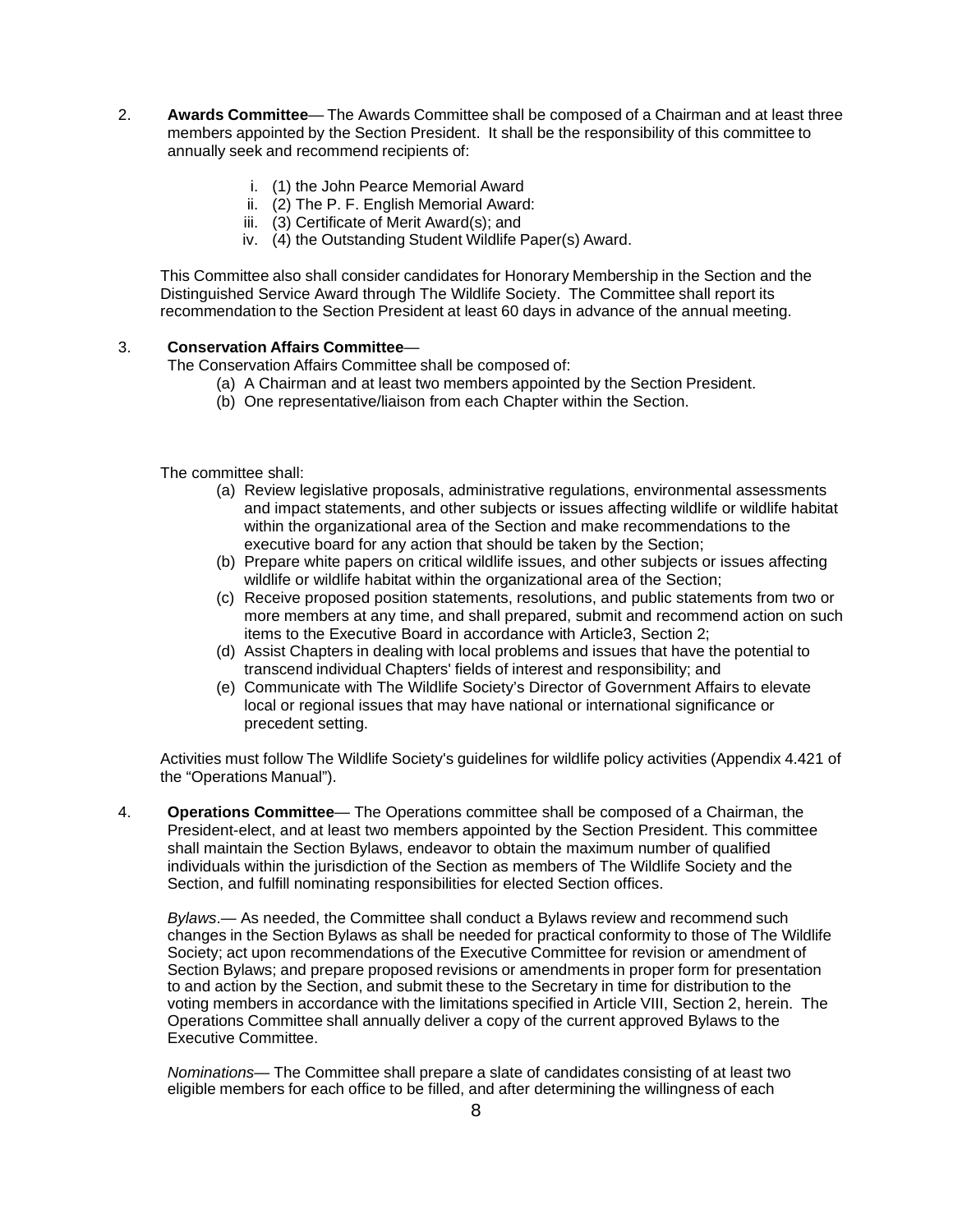candidate to serve, shall present this slate to the Section President at least 90 days prior to the Annual Meeting.

If (1) the Operations Committee fails to secure candidates for the positions of Secretary or Treasurer; (2) the incumbent expresses a desire to continue serving the Section for an additional term of office; and (3) the Executive Committee concurs that the individual is fulfilling the responsibilities of that office; then the Executive Committee may reappoint that individual to an additional two-year term of office. Said individual, although a member of the Executive Committee, must abstain from voting on this particular issue. Further, such an appointment can only be made during the annual Section Business Meeting. No individual may serve more than two consecutive terms in an elected position.

- 5. **Student Affairs Committee** The Student Affairs Committee shall be composed of a Chairman appointed by the Section President and one representative from each student chapter within the Section. This committee shall report its activities to the President at least 60 days in advance of the annual meeting. Each individual Student Chapter shall appoint or elect a Chapter representative to the Section Committee, depending upon their bylaws, whose duties will be to advise the Section President and Executive Committee on matters pertinent to student interests, and also to convey back to their Chapters the activities of the Section. The Chairman will also work with the Past-President to advise the NEFWC Planning Committee on student engagement in the annual conference.
- 6. **Communications Committee** The Communications committee shall be composed of the Newsletter Editor, the Webmaster, and the Northeast Representative to *The Wildlife Professional* editorial advisory board. Membership may be extended as needed to meet Communications demands of the Section at the discretion of the President. The committee shall report its activities to the President at least 60 days in advance of the annual meeting. Duties and roles for Committee members are as follows.

*Newsletter Editor*— A Newsletter Editor shall be appointed by the President. The Editor shall prepare a minimum of two newsletters (spring/fall) for members with news and items of interest from the Chapters and Section area, relevant news from The Wildlife Society, notifications of position statements or policy changes, and current officer information. The Newsletter Editor shall serve for a two-year term with option for extending that tenure for an unlimited duration.

*Webmaster*— A Webmaster shall be appointed by the President. The Webmaster shall maintain the Section website hosted by The Wildlife Society, post annual meeting minutes in a timely manner, post current and past issues of the Section Newsletter, maintain contact information for all officers and committee chairs, and fulfill Section and Chapter requests to post relevant events on the events calendar. The Webmaster shall serve for a two-year term with the option for extending that tenure for an unlimited duration.

*Northeast Representative to TWP* — The NE Representative to The Wildlife Professional shall be selected by the current chair of TWP's Editorial Advisory Board. The Representative shall fulfill duties as described by the EAB chair and shall report to the Section regularly with updates of interest.

#### **Section 2. Ad Hoc Committees**.

- **CLAUSE A. APPOINTMENTS** Ad Hoc Committees shall be appointed by the President of the Section to serve at his or her discretion for the Section.
- **CLAUSE B. PROTOCOL** The Chairman of each Ad Hoc Committee and the use of Section funds shall be handled as with Standing Committees. Authority to act for the Section in matters involving policy shall not be delegated to any special committee, or to any group or individual within such committee, except by approval from two-thirds of the members of the full Executive Committee.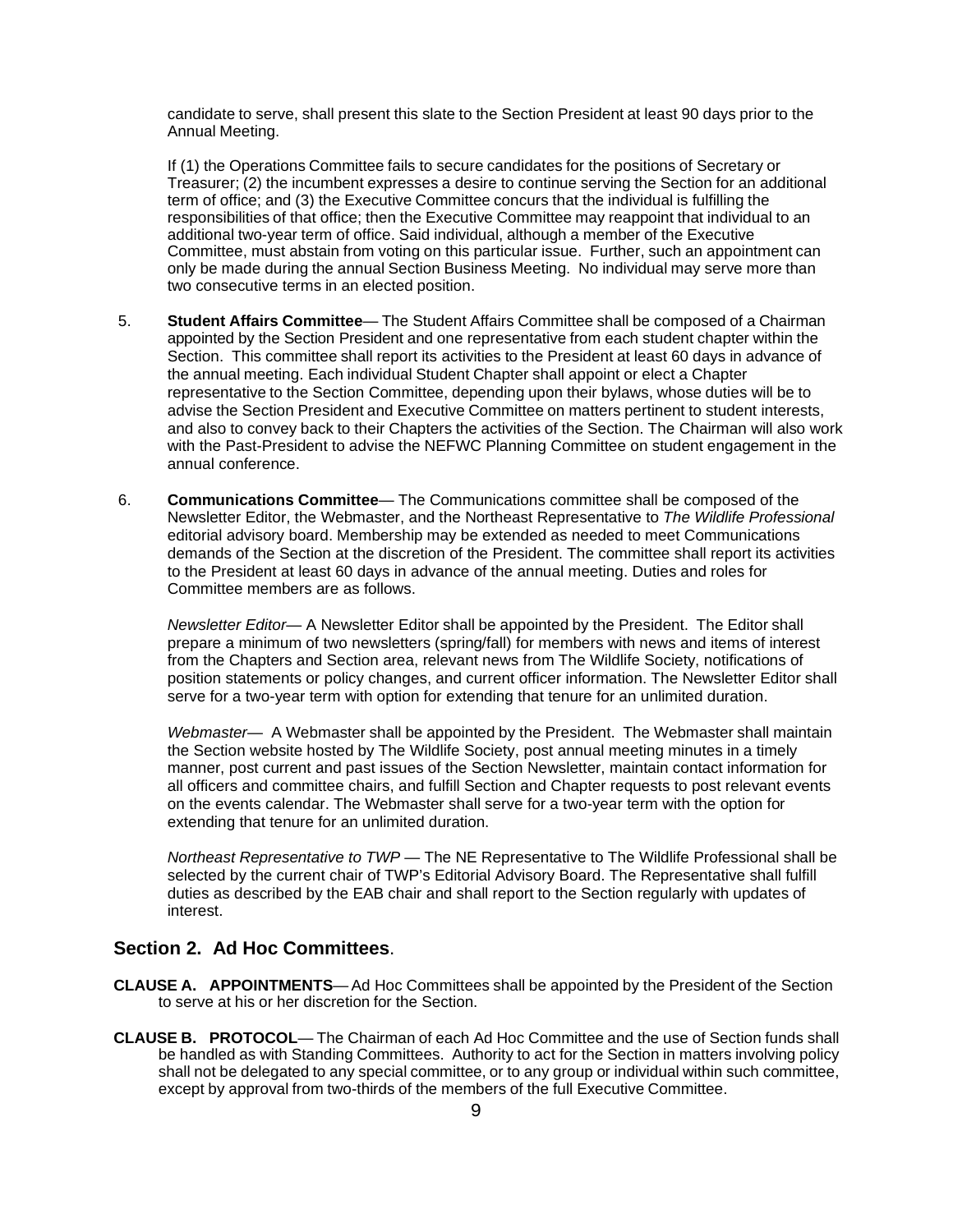**Section 3. REPORTS—** Within 20 days after an election or other official action[s] the Secretary shall report such action[s] to the Executive Director of The Wildlife Society and the Northeast Section Representative. An annual report from the Secretary shall be forwarded to these same parties. To meet IRS reporting requirements the Treasurer will send to TWS (1) A statement of calendar-year income and expenses, together with starting and ending balances to the Executive Director of The Wildlife Society in January of each year for federal tax reporting by the Society office and (2) If the Chapter obtains its Employer ID Number through The Wildlife Society, the Chapter shall also submit required IRS forms to the IRS and the IRS confirmation receipt to The Wildlife Society; the Chapter may contact The Wildlife Society to determine the appropriate form to submit for IRS reporting purposes.

#### **ARTICLE VIII. BYLAWS**

- **Section 1. Adoption** The Section shall adopt Bylaws which will become effective upon approval by The Wildlife Society. Furthermore, all bylaws approved by The Wildlife Society shall be binding on the Section without further action on the part of the Section.
- **Section 2. Amendments or Revisions** These Bylaws may be amended or revised at an annual meeting or by letter ballot by a majority of the voting members, subject to the limitations set forth in Article VI, Section 4 and the following limitations: written notice of all proposed amendments or revisions to be voted on at a meeting shall be sent to all voting members of the Section by the Secretary at least 30 days in advance of the meeting; in the case of letter ballots, 30 days from the date of mailing shall be allowed for return of ballots to the Secretary. No amendment to these Bylaws shall be enacted that results in a conflict with The Wildlife Society Bylaws. If these Bylaws are revised or amended, the new revision must be approved by The Wildlife Society before becoming effective.
- **Section 3. Availability** Copies of the Bylaws of the Section shall be available to any member at no cost upon request to the Secretary, and copies shall be available for inspection at each annual meeting of the Section.

# **ARTICLE IX. DISSOLUTION**

**Section 1. Standards to Continue –** The Section must continue to demonstrate its viability to the Council of The Wildlife Society by meeting the following standards: a) complying with the criteria for affiliation (Article 1, Section 3), b) submitting the required reports to The Wildlife Society (Article VII, Section 3), and c) fulfilling the purposes and intent of these bylaws. The Council of The Wildlife Society may dissolve the Northeast Section following a 1-year grace period during which time the Section can come back into compliance.

**Section 2. Dissolution** – The Council of The Wildlife Society may dissolve the Northeast Section, following a 1 year grace period during which time the Northeast Section can come back into compliance, if (1) it finds the Section is not meeting the standards established in Article IX, Section 1 and/or (2) if the Section fails to file required IRS reports, as set out in Article VII, Section 3, for 3 consecutive years. Upon dissolution of the Section, the Executive Committee shall turn all assets, accrued income and other properties over to the Council of The Wildlife Society with the understanding that said assets will be held for a maximum of five years from the date of dissolution of the Section, for distribution to another Section that may be established in approximately the same geographic area within said five year period. If another Section is not established within said area and period of time, The Wildlife Society Council may